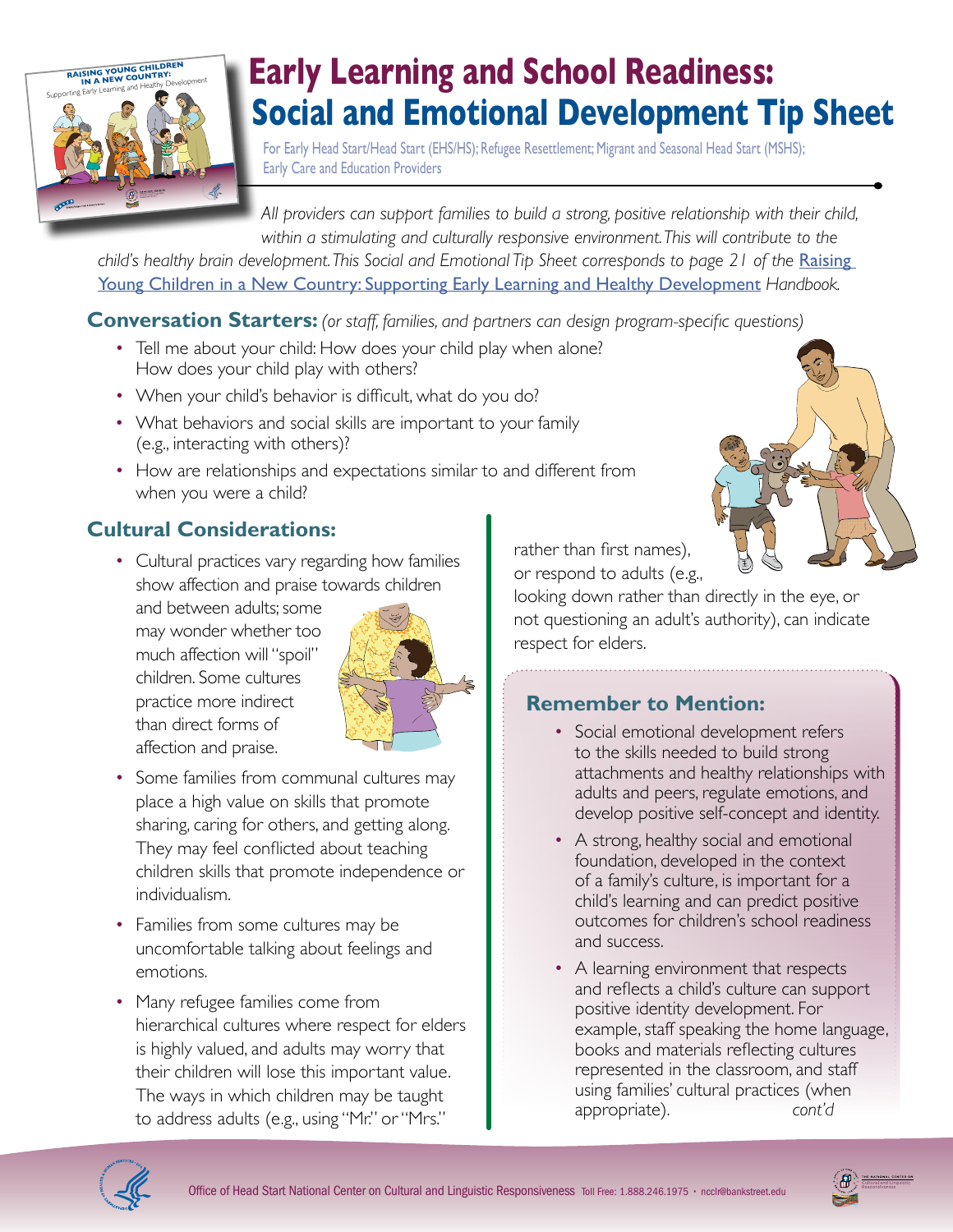#### **Remember to Mention:**

Young children have temperaments (inborn preference in responding to the environment) and vary in how they engage with others (e.g., some children easily adapt to new situations; some are easily upset, or wake at irregular hours; others can be shy or quiet and slowly warm up to people and events).

- Young children may cry when their parent leaves them, but after a period of time they are typically able to engage with others until their parent returns.
- Bonding (spending time with children, responding to their interests, etc.) helps build trust and supports children's social relationships and emotional development.
- Modeling and encouraging socially and culturally appropriate ways of expressing feelings and interacting with others can

support young children's social and emotional development. For example, adults can help children calm down by comforting, holding, and teaching them to take deep breaths. They can also help by naming emotions and showing how to best express them. Additionally, adults can show how to get along with others, make friends, and follow simple rules.

• Warm, supportive relationships can help protect young children from the effects of negative experiences that may compromise their social and emotional wellness (e.g., parental mental health issues; moving, resettlement or homelessness; trauma or domestic violence; separation from, or death of, a family member; economic stress; natural disasters).

## **Applicable Head Start Program Performance Standards:**

<http://eclkc.ohs.acf.hhs.gov/hslc/standards/hspps/1304>

45 CFR 1304.21 Education and early childhood development (a)(1)(i)(iii)(iv) 45 CFR 1304.40 Family partnerships (a)(3)(i)(A)(B)(C)(D)(E) 45 CFR 1304.21 (b)(1)(i)(ii) 45 CFR 1304.21 (b)(2)(i) 45 CFR 1304.21 (c)(iv)(v)(vi)

### **Resources on ECKLC:**

Early Head Start National Resource Center

- News You Can Use: Foundations of School Readiness: Social Emotional Development. [http://eclkc.ohs.acf.hhs.gov/hslc/tta-system/ehsnrc/docs/nycu-social](http://eclkc.ohs.acf.hhs.gov/hslc/tta-system/ehsnrc/docs/nycu-social-emotional-development.pdf)[emotional-development.pd](http://eclkc.ohs.acf.hhs.gov/hslc/tta-system/ehsnrc/docs/nycu-social-emotional-development.pdf)f
- School Readiness Goals for Infants and Toddlers in Head Start and Early Head Start Programs: Examples from the Early Head Start National Resource Center. [http://eclkc.ohs.acf.hhs.gov/hslc/tta-system/ehsnrc/docs/school-readiness-goals-infants](http://eclkc.ohs.acf.hhs.gov/hslc/tta-system/ehsnrc/docs/school-readiness-goals-infants-toddlers.pdf)[toddlers.pdf](http://eclkc.ohs.acf.hhs.gov/hslc/tta-system/ehsnrc/docs/school-readiness-goals-infants-toddlers.pdf)